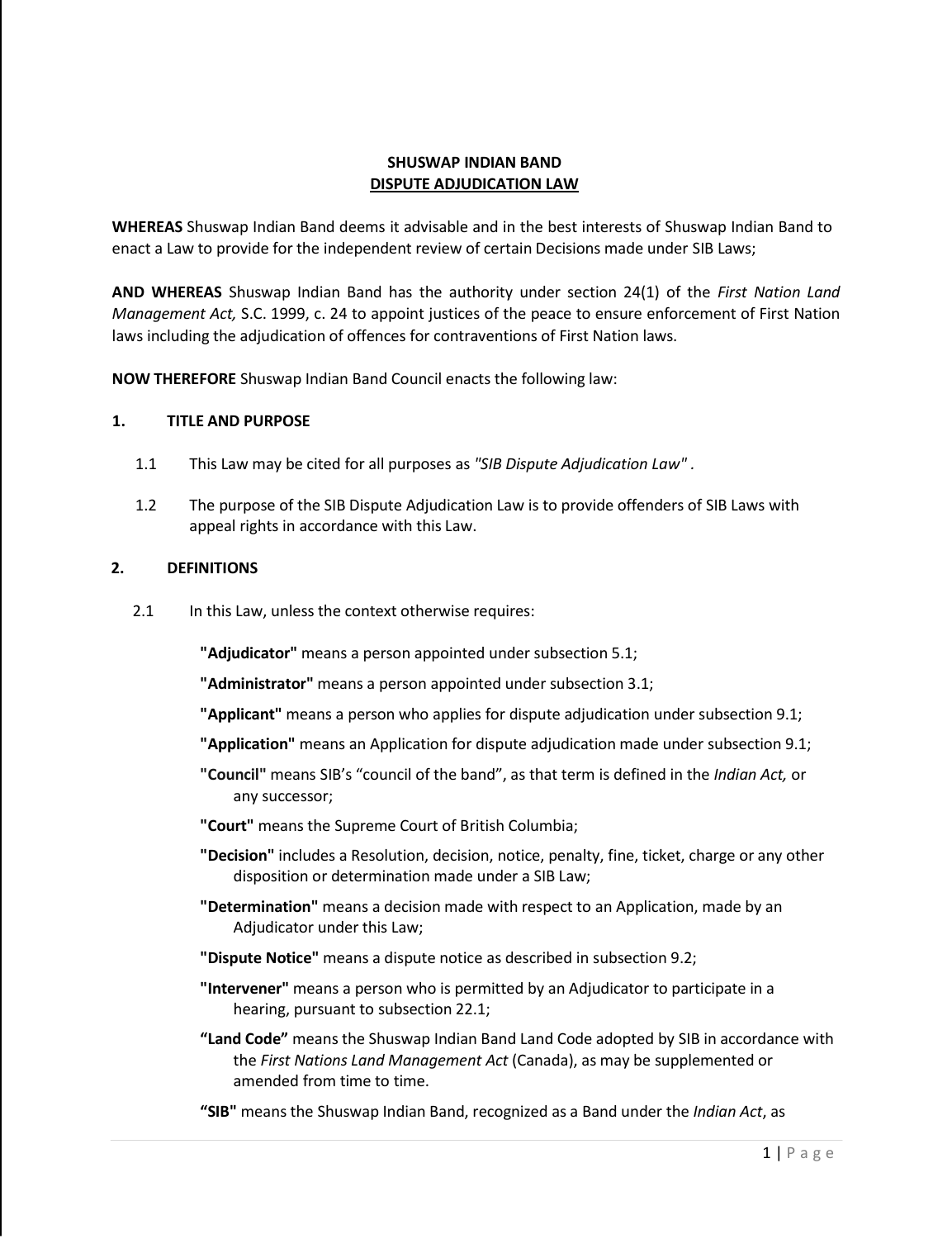represented by Council, or any successor to such band pursuant to a federal statute or otherwise*;*

- **"Peace Officer''** means the SIB Law Enforcement Officer or a member of the local detachment of the Royal Canadian Mounted Police responsible for policing SIB Land, or any delegate;
- **"SIB Land"** means any portion of a Shuswap Indian Band reserve.
- **"SIB Law Enforcement Officer"** means the person or persons appointed by Council, from time to time, to administer and enforce the provisions of SIB Laws enacted by Council, and includes any delegate or any Peace Officer.
- **"Resolution"** means a resolution of the Shuswap Indian Band Council at a duly convened meeting.
- 2.2 Unless otherwise provided in this law, words, expressions and rules of construction used in this law have the same meaning as in the Land Code*.*

#### **3. APPOINTMENT OF ADMINISTRATOR**

3.1 Council must, by Resolution, appoint one or more Administrators to carry out the duties of the Administrator as set out in this Law.

#### **4. RESPONSIBILITIES OF ADMINISTRATOR**

- 4.1 In addition to the responsibilities set out elsewhere in this Law, the Administrator is responsible for:
	- (a) maintaining and making available to the public all forms and other documents required for the proper administration of proceedings under this Law; and
	- (b) maintaining all records relating to an Application.

#### **5. APPOINTMENT OF ADJUDICATORS**

- 5.1 Council must, by Resolution, appoint one or more Adjudicators to make Determinations regarding Applications, each of whom:
	- (a) must:
		- (i) have the qualifications established by Council from time to time; and
		- (ii) swear or affirm the oath set out in Appendix "A" to this law; and
	- (b) must not:
		- (i) be an employee of SIB; or
		- (ii) be a member of the Council.
- 5.2 An Adjudicator may be appointed for an initial term of 1 to 3 years.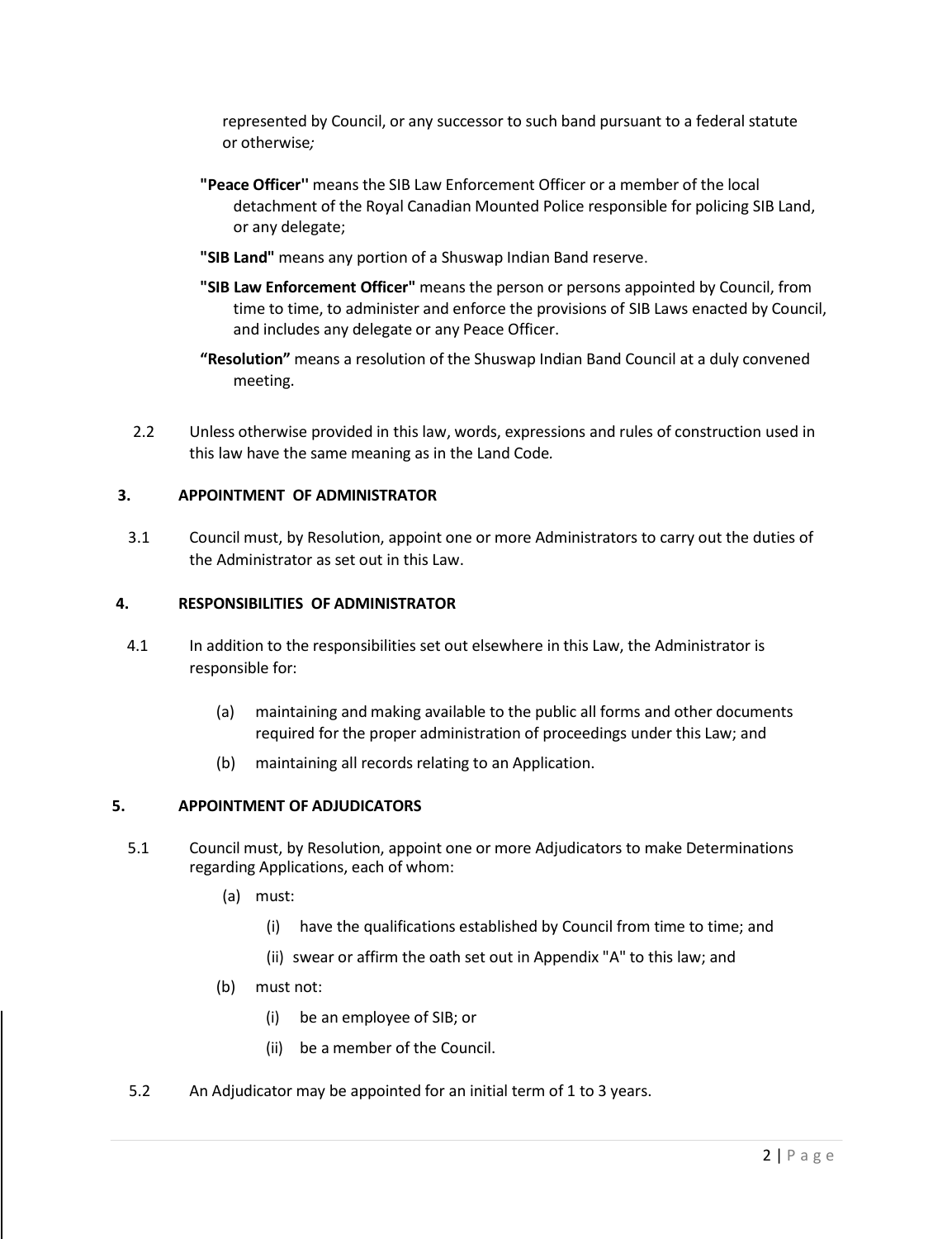- 5.3 An Adjudicator may be reappointed for a second orsubsequent term of 1 to 3 years.
- 5.4 Council must rescind an appointment under subsection 5.1 or 5.2 if satisfied that:
	- (a) the person has ceased to be qualified for the appointment; or
	- (b) on reliable evidence of the person's misconduct, neglect of duty or incapacity, the person is not suitable for the appointment.
- 5.5 If Council is satisfied that the grounds for the rescission of an appointment under subsection 5.4 were false or inaccurate or have been remedied or otherwise ameliorated, Council may reappoint the person.
- 5.6 If an Adjudicator resigns, or if an Adjudicator's appointment expires other than by a rescission under subsection 5.4 and the Adjudicator has started to hear a dispute, the Adjudicator may continue to act as an Adjudicator until the Adjudicator has decided the dispute and provided a Determination to SIB, and this Law continues to apply.

# **6. ADJUDICATOR'S REMUNERATION AND EXPENSES**

- 6.1 SIB must pay the Adjudicator for all work performed by the Adjudicator in relation to an Application an amount in accordance with policies established by Council from time to time.
- 6.2 2 In addition to the amounts under subsection 6.1, if an Adjudicator must travel more than 50 kilometers from the Adjudicator's usual place of employment for a hearing in person, an Adjudicator must be paid:
	- (a) travel costs; and
	- (b) expenses;

in accordance with policies established by Council from time to time.

### **7. ADJUDICATOR'S DUTIES**

7.1 An Adjudicator must faithfully, honestly and impartially perform his or her duties and must not, except in the proper performance of those duties, disclose to any person any information obtained as an Adjudicator.

### **8. CONFLICT OF INTEREST**

8.1 An Adjudicator may not hear an Application if the Adjudicator has or is reasonably apprehended to have, as determined by Council, a bias or an interest in relation to the outcome of the Application.

### **9. DISPUTE NOTICE**

9.1 Where a SIB Law provides that a Decision may be disputed under this Law, a person named in the Decision may, subject to: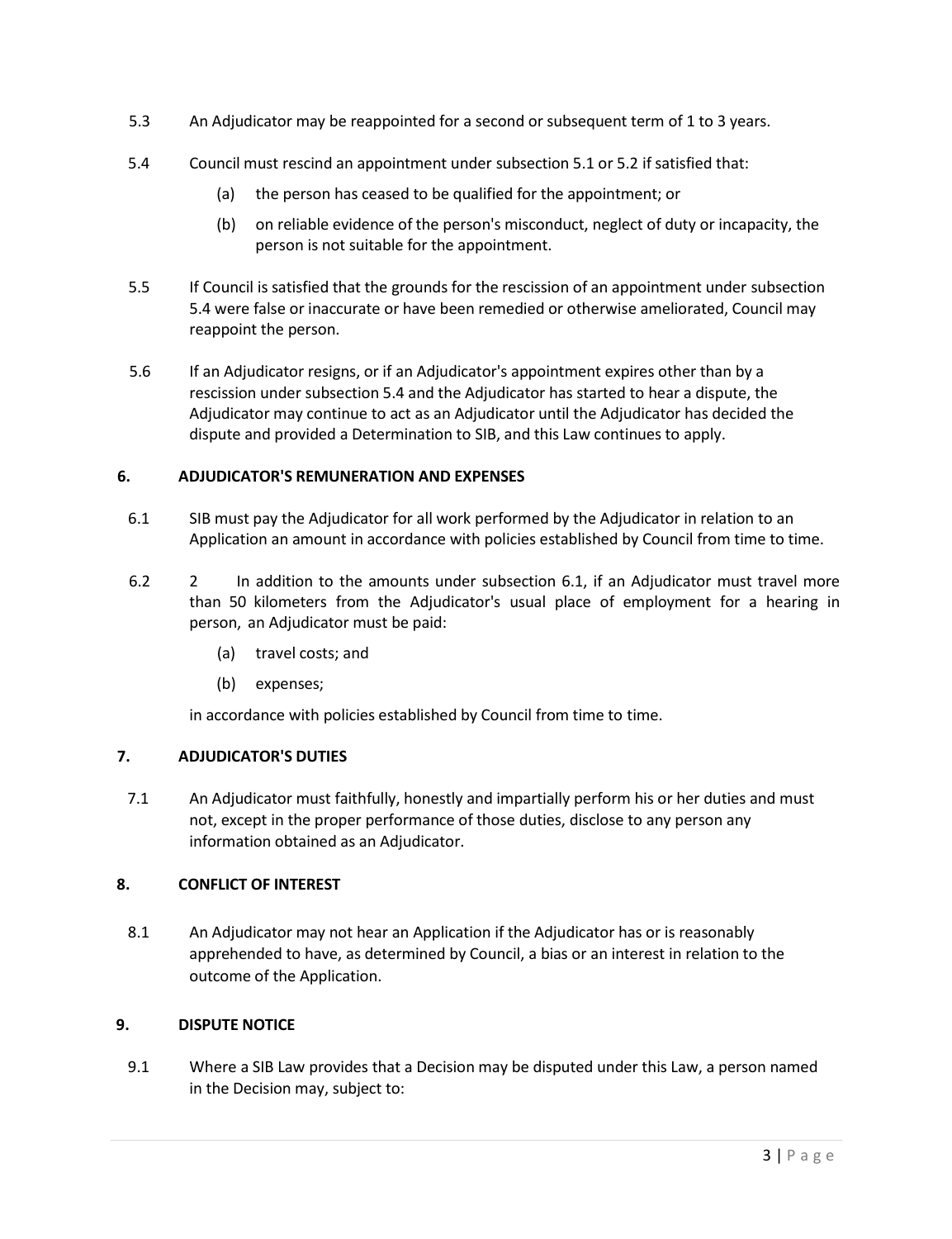- (a) this Law, and
- (b) the SIB Law under which the Decision being disputed was made,

make an Application for adjudication under this Law by delivering to the Administrator a Dispute Notice.

- 9.2 A Dispute Notice must:
	- (a) be in a form established by Council under subsection 43.1;
	- (b) identify the Decision that is being disputed;
	- (c) state why the Decision should be changed;
	- (d) state the outcome requested;
	- (e) contain the name, address and telephone number of the Applicant, and if the Applicant has an agent to act on the Applicant's behalf in respect of the dispute, the name of the agent and a telephone number at which the agent may be contacted during regular business hours;
	- (f) include an address for delivery of any notices in respect of the dispute; and
	- (g) be signed by the Applicant or the Applicant's agent.
- 9.3 A Dispute Notice must be accompanied by payment of any fee required by this Law or any other SIB Law.
- 9.4 Despite anything in this section, if a Dispute Notice is deficient or if the prescribed fee is outstanding, the Administrator must notify the Applicant and allow a reasonable period of time within which the Dispute Notice may be corrected or the fee paid.

### **10. TIME LIMIT FOR APPLICATIONS**

- 10.1 A Dispute Notice must be filed within 30 days of the date on which the Decision being disputed was made, unless another SIB Law provides otherwise.
- 10.2 Despite subsection 10.1, the Administrator may extend the time to file a Dispute Notice, even if the time to file has expired, if satisfied that special circumstances exist.

# **11. APPLICATION DOES NOT OPERATE AS STAY**

11.1 The filing of an Application does not operate as a stay or suspend the operation of the Decision being disputed, unless the Adjudicator makes an order otherwise under subsection 19.1.

### **12. ACTION UPON RECEIPT OF DISPUTE NOTICE**

- 12.1 Upon receipt of a Dispute Notice, the Administrator must:
	- (a) acknowledge receipt of the Dispute Notice in writing to each person named in the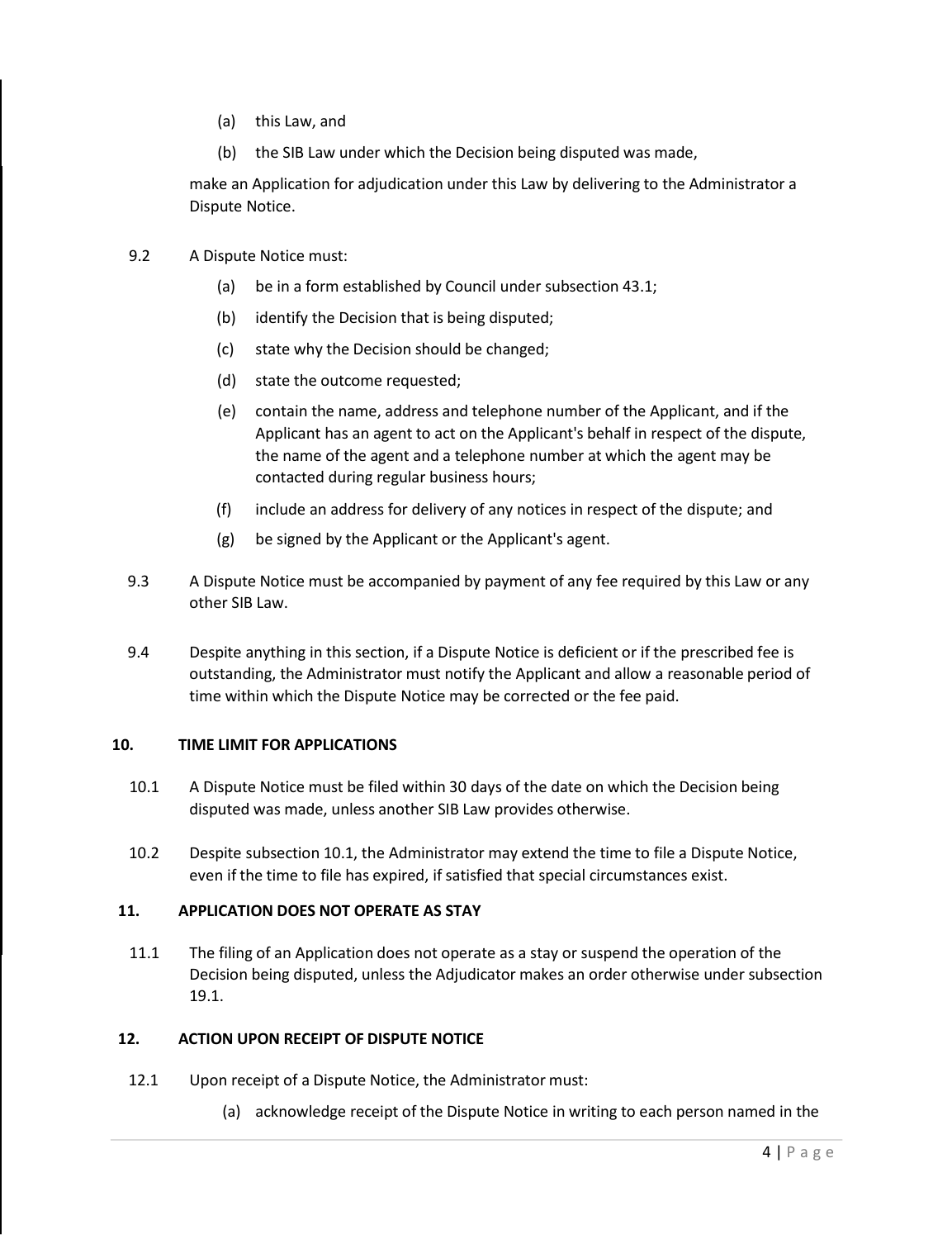Application; and

(b) appoint an Adjudicator to make a Determination regarding the Application.

### **13. ADJUDICATION PROCEDURES**

- 13.1 Before making a Determination in regards to an Application, an Adjudicator must provide the parties to the Application with an opportunity to be heard.
- 13.2 For the purposes of subsection 13.1, a party may be heard:
	- (a) in writing, including by facsimile transmission or electronic mail; or
	- (b) by video conference, audio conference, telephone or other electronic means, if available.
- 13.3 Despite subsection 13.2, on Application by a party, the Adjudicator may permit oral submissions where the adjudicator considers such submissions necessary in order to facilitate the just and timely resolution of the matters before the Adjudicator.
- 13.4 If the Adjudicator permits oral submissions under subsection 13.3, the Administrator must provide appropriate facilities in which to conduct the oral hearing.

### **14. REPRESENTATION OF PARTIES**

14.1 A party to an Application may be represented by counsel or an agent and may make submissions as to facts and law.

### **15. GENERAL POWER TO MAKE RULES RESPECTING PRACTICE AND PROCEDURE**

- 15.1 Subject to this Law and the SIB Law under which the Decision being disputed was made, the Adjudicator has the power to control the Adjudicator's own processes and may make rules respecting practice and procedure to facilitate the just and timely resolution of the matters before the Adjudicator.
- 15.2 Without limiting subsection 15.1, the Adjudicator may make rules to ensure the equitable, just and timely administration of their role, including the following:
	- (a) respecting the holding of pre-hearing conferences, including confidential pre• hearing conferences, and requiring the parties and any Interveners to attend a pre $\bullet$ hearing conference;
	- (b) respecting receipt and disclosure of evidence, including but not limited to pre• hearing receipt and disclosure and pre-hearing examination of a party on oath, affirmation or by affidavit;
	- (c) respecting the exchange of records and documents by parties;
	- (d) respecting the filing of written submissions by parties;
	- (e) respecting the filing of admissions by parties;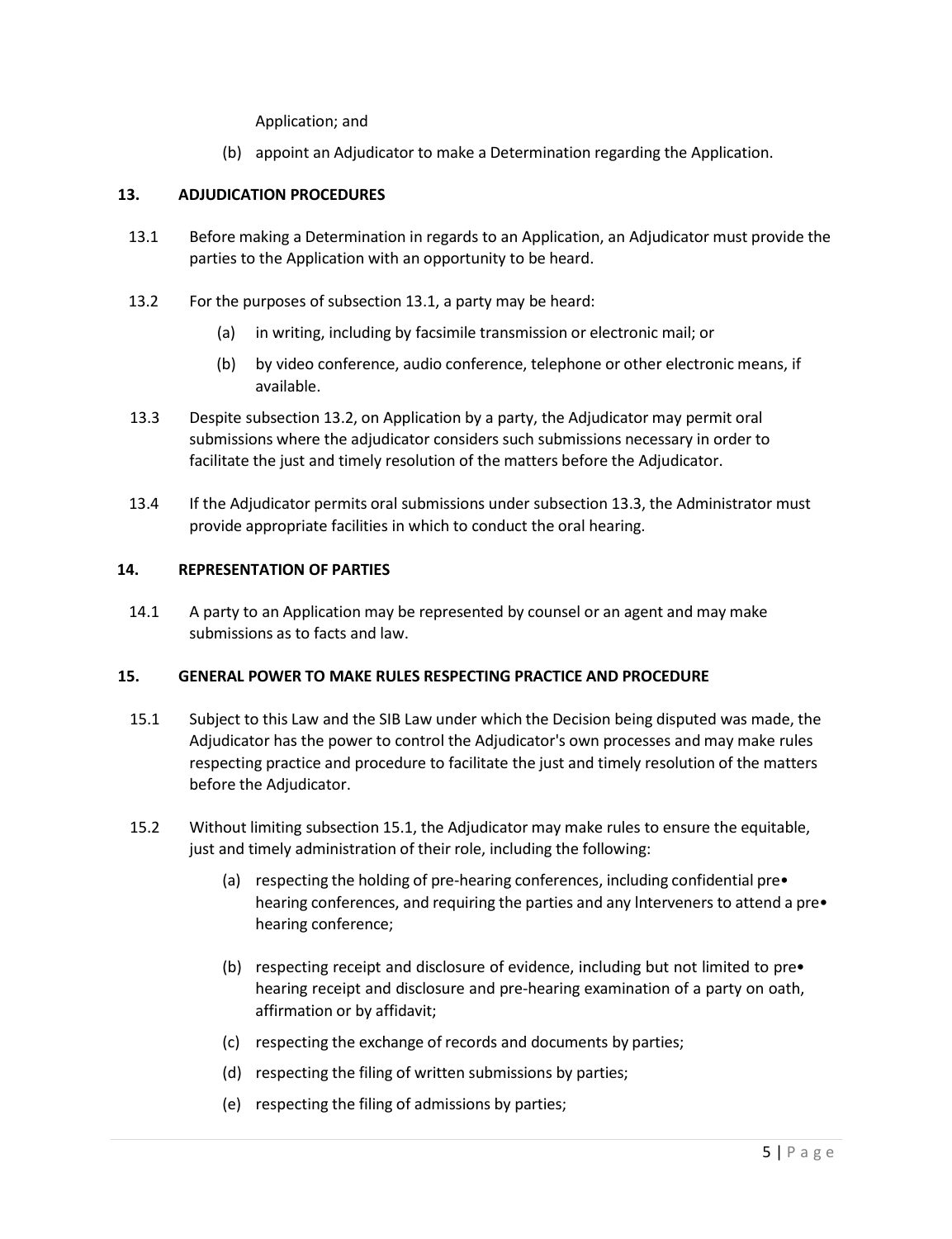- (f) specifying the form of notice to be given to a party by another party or by the Adjudicator requiring a party to diligently pursue an Application and specifying the time within which and the manner in which the party must respond to the notice;
- (g) respecting service and filing of notices, documents and orders, including substituted service;
- (h) requiring a party to provide an address for service or delivery of notices, documents and orders;
- (i) providing that a party's address of record is to be treated as an address for service;
- (j) respecting procedures for preliminary or interim matters;
- (k) respecting amendments to an Application or responses to it;
- (I) respecting the addition of parties to an Application;
- (m) respecting adjournments;
- (n) respecting the extension or abridgement of time limits provided for in the rules;
- (o) respecting the transcribing or tape recording of its proceedings and the process and fees for reproduction of a tape recording if requested by a party;
- (p) establishing the forms it considers advisable;
- (q) respecting the joining of Applications;
- (r) respecting exclusion of witnesses from proceedings;
- (s) respecting the effect of a party's non-compliance with the Adjudicator's rules;
- (t) respecting access to and restriction of access to Adjudicator documents by any person;
- (u) respecting witness fees and expenses;
- (v) respecting Applications to set aside any summons served by a party.
- 15.3 The Adjudicator must make accessible to the public any rules of practice and procedure made under this section.

### **16. SERVICE OF NOTICE OR DOCUMENTS**

- 16.1 If the Adjudicator or the Administrator is required to provide a notice or any document to a party or other person, the Adjudicator or the Administrator may do so by personal service of a copy of the notice or document or by sending the copy to the person by any of the following means:
	- (a) ordinary mail;
	- (b) electronic transmission, including facsimile transmission and electronic mail;
	- (c) if specified in the Adjudicator's rules, another method that allows proof of receipt.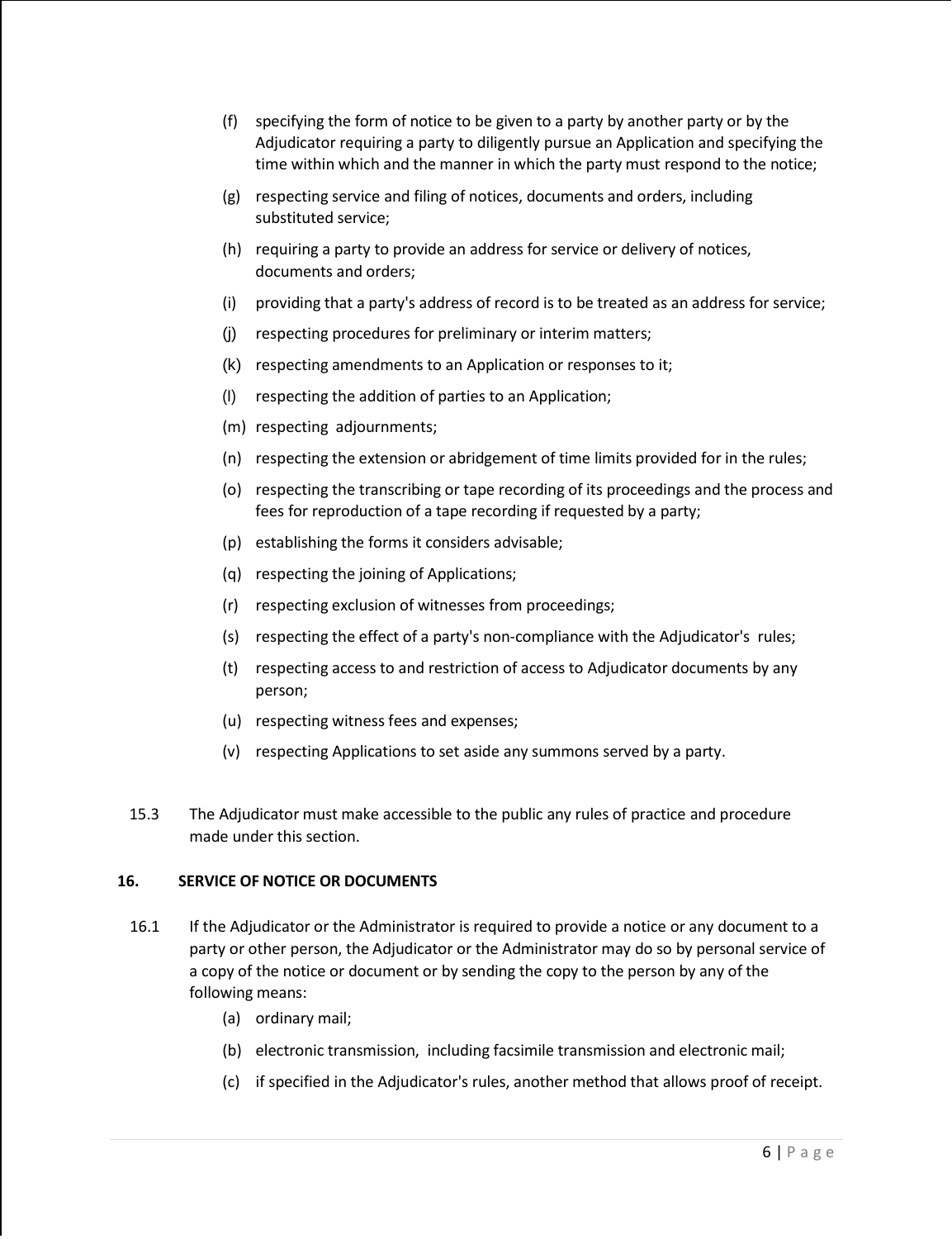- 16.2 If the copy is sent by ordinary mail, it must be sent to the most recent address known to the Adjudicator and must be considered to be received on the fifth day after the day it is mailed, unless that day is a holiday, in which case the copy must be considered to be received on the next day that is not a holiday.
- 16.3 If the copy is sent by electronic transmission it must be considered to be received on the day after it was sent, unless that day is a holiday, in which case the copy must be considered to be received on the next day that is not a holiday.
- 16.4 If the copy is sent by a method referred to in subsection 16.1 the Adjudicator's rules govern the day on which the copy must be considered to be received.
- 16.5 If through absence, accident, illness or other cause beyond the party's control a party who acts in good faith does not receive the copy until a later date than the date provided under subsections 16.2, 16.3 or 16.4, that subsection does not apply.

# **17. WHEN FAILURE TO SERVE DOES NOT INVALIDATE PROCEEDING**

- 17.1 If a notice or document is not served in accordance with section 16, the proceeding is not invalidated if:
	- (a) the contents of the notice or document were known by the person to be served within the time allowed for service;
	- (b) the person to be served consents to the proceeding; or
	- (c) the failure to serve does not result in prejudice to the person, or any resulting prejudice can be satisfactorily addressed by an adjournment or other means.

### **18. NOTICE OF HEARING BY PUBLICATION**

18.1 If the Adjudicator is of the opinion that because there are so many parties to an Application or for any other reason it is impracticable to give notice of a hearing to a party by a method referred to in subsection 16.1, the Adjudicator may give notice of a hearing by public advertisement or otherwise as the Adjudicator directs.

### **19. POWER TO STAY DECISION**

19.1 Despite subsection 11.1, the Adjudicator may, at the request of the Applicant, make an order staying the Decision under dispute.

### **20. SUMMARY DISMISSAL**

- 20.1 At any time after an Application is filed, the Adjudicator may dismiss all or any part of the Application if the Adjudicator determines that any of the following apply:
	- (a) the Application or any part of it is not within the jurisdiction of the Adjudicator;
	- (b) the Application was not filed within the applicable time limit;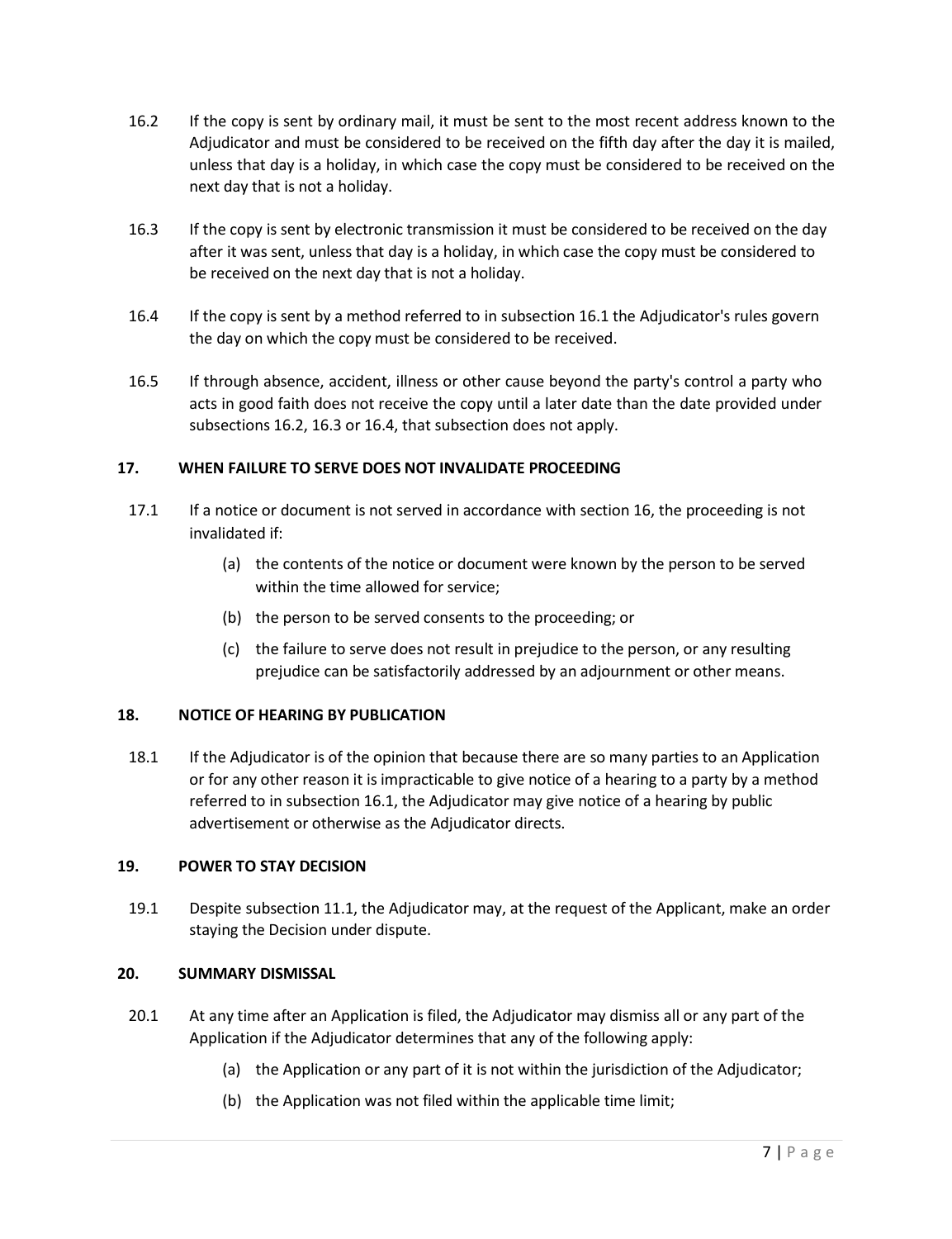- (c) the Application or any part of it is frivolous, vexatious or trivial or gives rise to an abuse of process;
- (d) the Application or any part of it was made in bad faith or filed for an improper purpose or motive;
- (e) the Applicant failed to diligently pursue the Application or any part of it or failed to comply with an order of the Adjudicator;
- (f) there is no reasonable prospect the Application or a part of it will succeed;
- (g) the substance of the Application or any part of it has been appropriately dealt with in another proceeding.
- 20.2 Before dismissing all or part of an Application under subsection 20.1, the Adjudicator must give the Applicant an opportunity to make written submissions or otherwise be heard.
- 20.3 If the Adjudicator dismisses all or part of an Application under subsection 20.1, the Adjudicator must inform the parties and any lnterveners of its Decision in writing and give reasons for that Decision.

# **21. APPLICATIONS INVOLVING SIMILAR QUESTIONS**

- 21.1 If two or more Applications before the Adjudicator involve the same or similar questions, the Adjudicator may:
	- (a) combine the Applications or any part of them;
	- (b) hear the Applications at the same time;
	- (c) hear the Applications one immediately after the other; or
	- (d) stay one or more of the Applications until after the Determination of another one of them.
- 21.2 The Adjudicator may make additional orders respecting the procedures to be followed with respect to Applications under this section.

### **22. INTERVENERS**

- 22.1 The Adjudicator may allow a person to intervene in a hearing if the Adjudicator is satisfied that:
	- (a) the person can make a valuable contribution or bring a valuable perspective to the hearing; and
	- (b) the potential benefits of the intervention outweigh any prejudice to the parties caused by the intervention.
- 22.2 The Adjudicator may limit the participation of an Intervener in one or more of the following ways: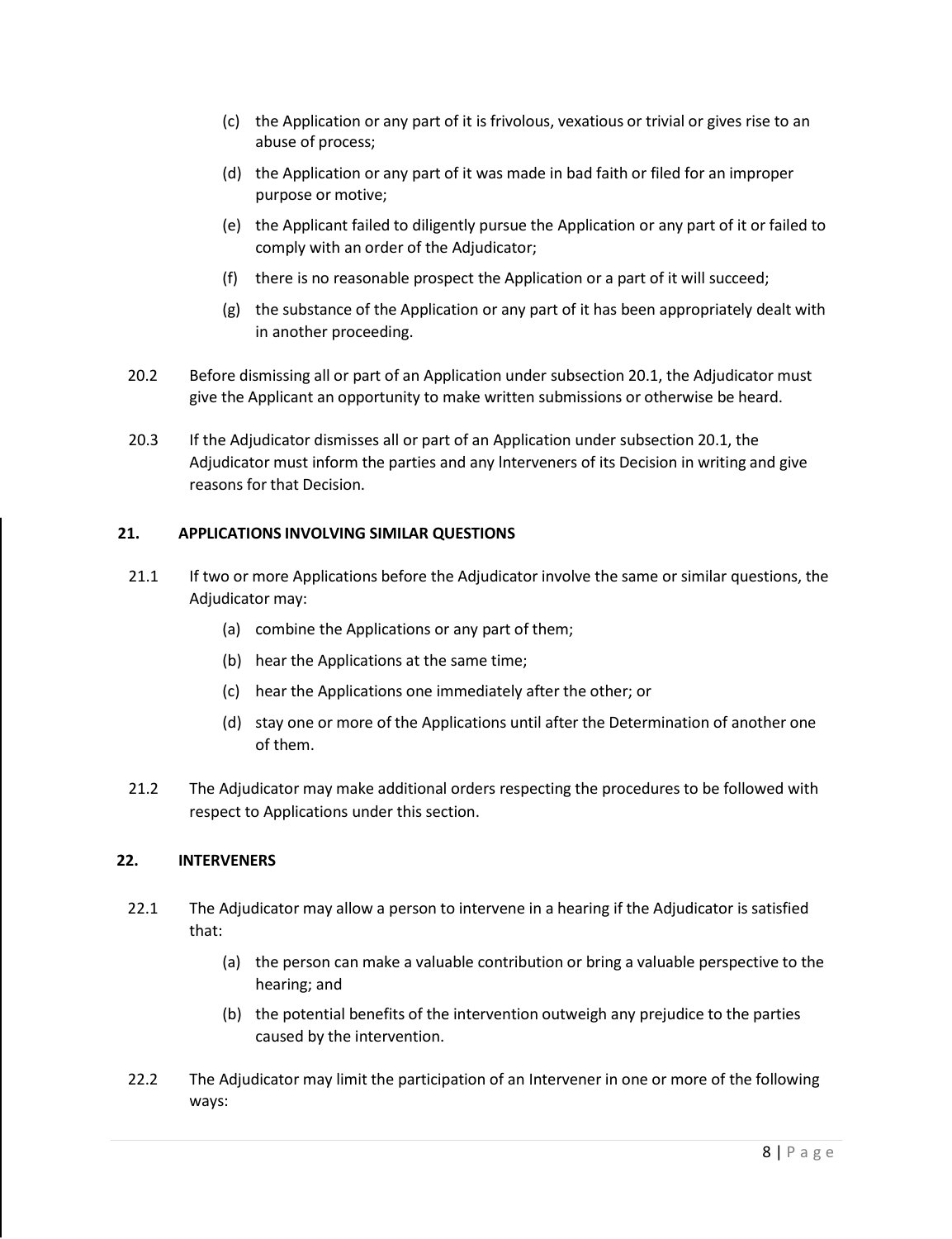- (a) in relation to cross examination of witnesses;
- (b) in relation to the right to lead evidence;
- (c) to one or more issues raised in the Application;
- (d) to written submissions;
- (e) to time limited oral submissions.
- 22.3 If two or more Applicants for Intervener status have the same or substantially similar views or expertise, the Adjudicator may require them to file joint submissions.

### 23. **GENERAL POWER TO MAKE ORDERS**

- 23.1 In order to facilitate the just and timely Determination of an Application, the Adjudicator, if requested by a party or an Intervener, or on the Adjudicator's own initiative, may make any order:
	- (a) for which a rule is made by the Adjudicator under section 15;
	- (b) in relation to any matter that the Adjudicator considers necessary for purposes of controlling proceedings.

#### **24. INTERIM ORDERS**

24.1 The Adjudicator may make any interim order in a proceeding which they are authorized to make at the conclusion of a proceeding.

### 25. **ADJOURNMENTS**

- 25.1 An Adjudicator may adjourn a hearing on the Adjudicator's own motion or if a party shows to the satisfaction of the Adjudicator that the adjournment is required to permit an adequate hearing to be held.
- 25.2 In considering whether a hearing should be adjourned, the Adjudicator must have regard to the following factors:
	- (a) the reason for the adjournment;
	- (b) whether the adjournment would cause unreasonable delay;
	- (c) the impact of refusing the adjournment on the parties;
	- (d) the impact of granting the adjournment on the parties; and
	- (e) the impact of the adjournment on the public interest.

### 26. **POWER TO COMPEL WITNESSES AND ORDER DISCLOSURE**

- 26.1 A party may prepare and serve a summons in the form established by Council under subsection 43.1, requiring a person:
	- (a) to attend an oral hearing to give evidence on oath or affirmation or in any other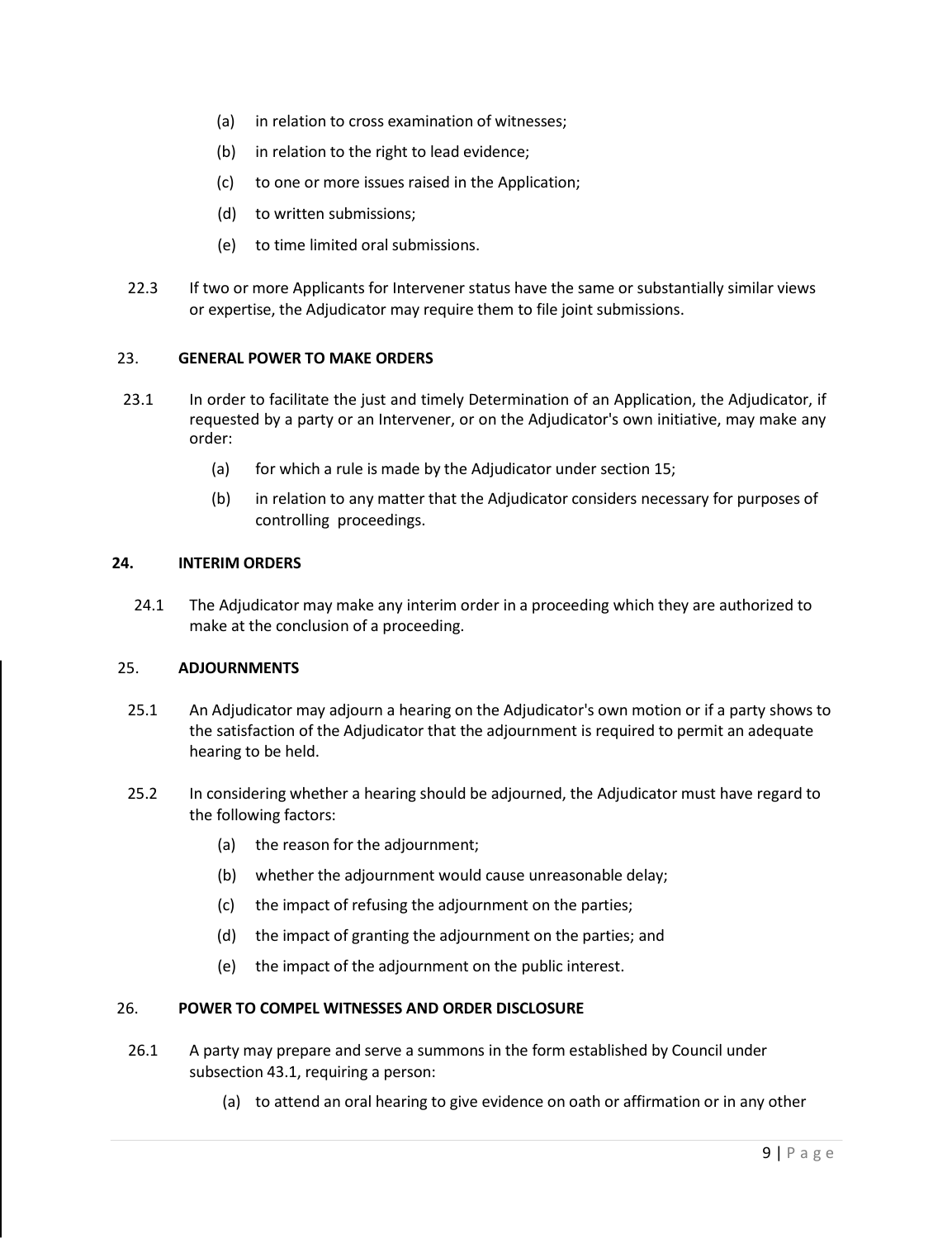manner that is admissible and relevant to an issue in the Application; or

- (b) to produce for the Adjudicator, that party or another party a document or other thing in the person's possession or control that is admissible and relevant to an issue in the Application;
- 26.2 A party may apply to the Court for an order:
	- (a) directing a person to comply with a summons served by a party under subsection 26.1; or
	- (b) directing any directors and officers of a person to cause the person to comply with a summons served by a party under subsection 26.1.
- 26.3 At any time during a hearing the Adjudicator may make an order requiring a person:
	- (a) to attend an oral hearing to give evidence on oath or affirmation or in any other manner that is admissible and relevant to an issue in an Application; or
	- (b) to produce for the Adjudicator or a party a document or other thing in the person's possession or control, as specified by the Adjudicator, that is admissible and relevant to an issue in an Application.
- 26.4 The Adjudicator may apply to the Court for an order:
	- (a) directing a person to comply with an order made by the Adjudicator under subsection 26.3; or
	- (b) directing any directors and officers of a person to cause the person to comply with an order made by the Adjudicator under subsection 26.3.

### **27. EXAMINATION OF WITNESSES**

- 27.1 Subject to subsection 27.2, in an oral hearing, a party to an Application may call and examine witnesses, present evidence and submissions and conduct cross-examination of witnesses as reasonably required by the Adjudicator for a full and fair disclosure of all matters relevant to the issues in the Application.
- 27.2 The Adjudicator may reasonably limit further examination or cross examination of a witness if the Adjudicator is satisfied that the examination or cross examination has been sufficient to disclose fully and fairly all matters relevant to the issues in the Application.
- 27.3 The Adjudicator may question any witness who gives oral evidence in an oral hearing.

### 28. **INFORMATION ADMISSIBLE IN ADJUDICATION PROCEEDINGS**

28.1 The Adjudicator may receive and accept information and evidence that the Adjudicator considers relevant, necessary and appropriate, whether or not the information would be admissible in a court of law.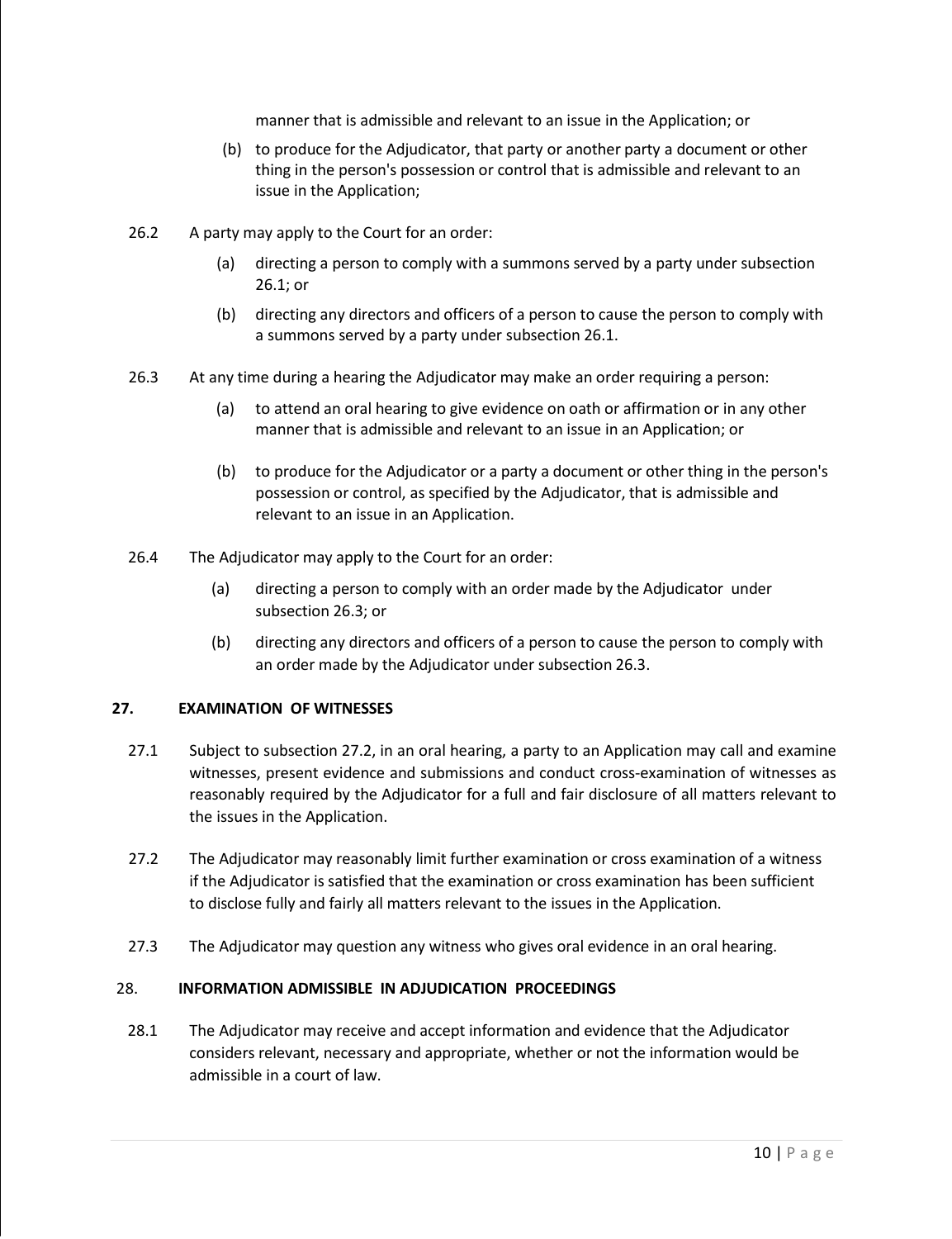- 28.2 An Adjudicator may accept information and evidence in any manner the Adjudicator considers appropriate including:
	- (a) orally;
	- (b) in writing;
	- (c) electronically.
- 28.3 Despite subsection 28.1, the Adjudicator may exclude anything unduly repetitious.
- 28.4 Nothing is admissible before the Adjudicator that is inadmissible in a court because of a privilege under the law of evidence.
- 28.5 Nothing in subsection 28.1 overrides the provisions of any law expressly limiting the extent to or purposes for which any oral testimony, documents or things may be admitted or used in evidence.
- 28.6 Notes and records kept by a person appointed under a SIB Law to conduct a dispute resolution in relation to the Decision under dispute are inadmissible in a proceeding.

#### **29. ORAL HEARINGS OPEN TO PUBLIC**

- 29.1 An oral hearing must be open to the public.
- 29.2 Despite subsection 29.1, the Adjudicator may direct that all or part of the information be received to the exclusion of the public if the Adjudicator is of the opinion that:
	- (a) the desirability of avoiding disclosure in the interests of any person or party affected or in the public interest outweighs the desirability of adhering to the principle that oral hearings be open to the public; or
	- (b) it is not practicable to hold the oral hearing in a manner that is open to the public.
- 29.3 The Adjudicator must make a document submitted in an oral hearing accessible to the public unless the Adjudicator is of the opinion that subsection 29.2 or section 30.1 applies to that document.

### **30. DISCRETION TO RECEIVE EVIDENCE IN CONFIDENCE**

30.1 The Adjudicator may direct that all or part of the evidence of a witness or documentary evidence be received by the Adjudicator in confidence to the exclusion of a party or parties or any lnterveners, on terms the Adjudicator considers necessary, if the Adjudicator is of the opinion that the nature of the information or documents requires that direction to ensure the proper administration of justice.

### **31. MAINTENANCE OF ORDER AT HEARINGS**

31.1 At a hearing, the Adjudicator may make orders or give directions that the Adjudicator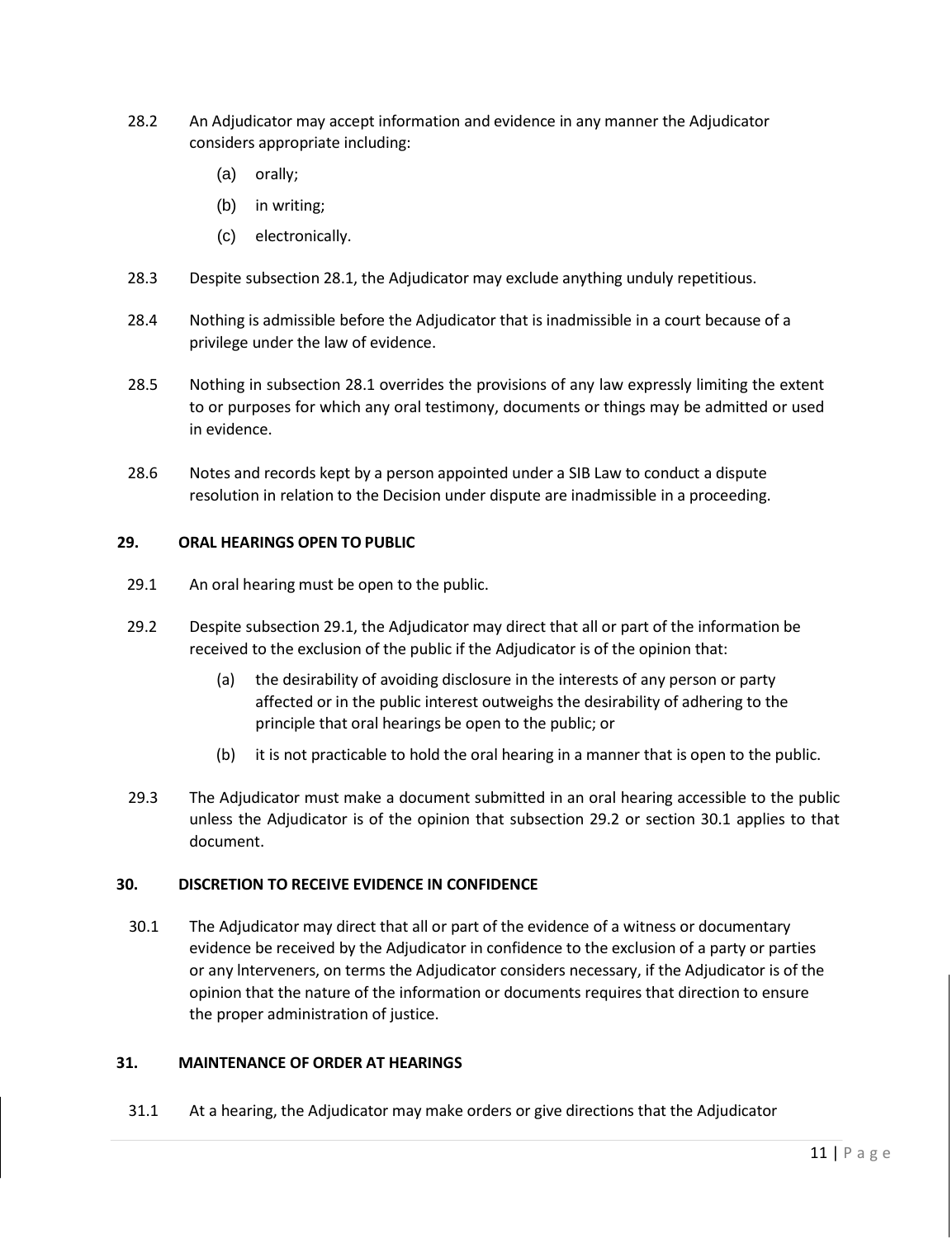considers necessary for the maintenance of order at the hearing, and, if any person disobeys or fails to comply with any order or direction, the Adjudicator may call on the assistance of any Peace Officer to enforce the order or direction.

- 31.2 A Peace Officer called on under subsection 31.1 may take any action that is necessary to enforce the order or direction and may use such force as is reasonably required for that purpose.
- 31.3 Without limiting subsection 31.1, the Adjudicator, by order, may:
	- (a) impose restrictions on a person's continued participation in or attendance at a hearing; and
	- (b) exclude a person from further participation in or attendance at a hearing until the Adjudicator orders otherwise.

# **32. CONTEMPT PROCEEDING FOR UNCOOPERATIVE WITNESS OR OTHER PERSON**

- 32.1 The failure or refusal of a person summoned as a witness to do any of the following makes the person, on Application to the Court by the Adjudicator, liable to be committed for contempt as if in breach of an order or judgment of the Court:
	- (a) attend a hearing;
	- (b) take an oath or affirmation;
	- (c) answer questions;
	- (d) produce the records or things in their custody or possession.
- 32.2 Subsections 32.1 does not limit the conduct for which a finding of contempt may be made by the Court in respect of conduct by a person in a proceeding.

### **33. RECORDING HEARINGS**

- 33.1 The Adjudicator may transcribe or tape-record a hearing.
- 33.2 If the Adjudicator transcribes or tape records a hearing, the transcription or tape recording must be considered to be correct and to constitute part of the record of the hearing.
- 33.3 If, by a mechanical or human failure or other accident, the transcription or tape recording of a hearing is destroyed, interrupted or incomplete, the validity of the hearing is not affected.

### **34. POWER TO AWARD COSTS**

- 34.1 The Adjudicator may make orders for payment as follows:
	- (a) requiring a party to pay part or all of the costs of another party or an Intervener in connection with the Application;
	- (b) requiring an Intervener to pay part or all of the costs of a party or another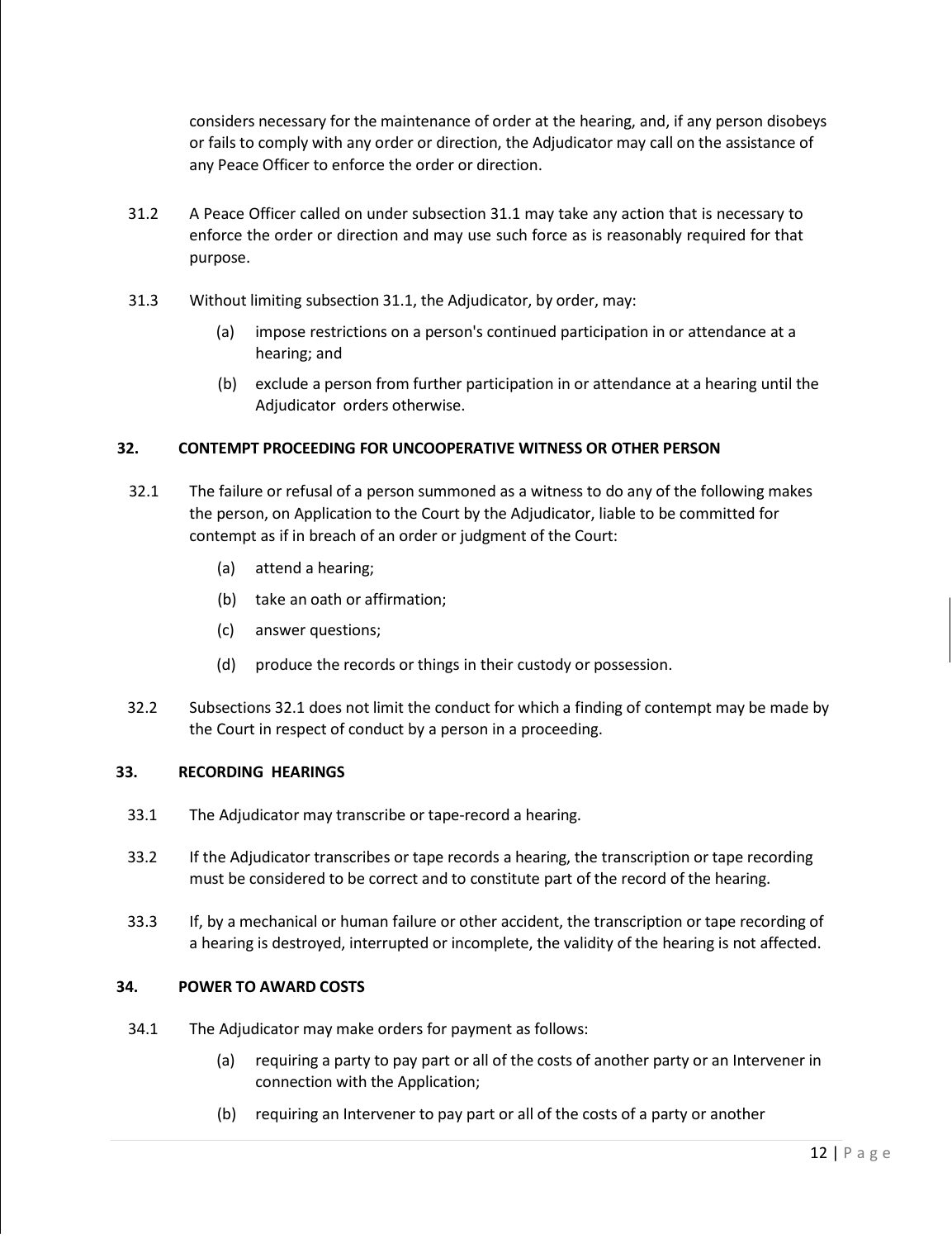Intervener in connection with the Application;

- (c) if the Adjudicator considers the conduct of a party has been improper, vexatious, frivolous or abusive, requiring the party to pay part or all of the costs and expenses of the Adjudicator in connection with the Application.
- 34.2 An order under subsection 34.1, after filing in the Court registry, has the same effect as an order of the Court for the recovery of a debt in the amount stated in the order against the person named in it, and all proceedings may be taken on it as if it were an order of the Court.

# **35. ADJUDICATOR'S DETERMINATION**

- 35.1 The standard of proof for determining an Application is proof on a balance of probabilities unless otherwise required by Law.
- 35.2 After providing the parties with an opportunity to be heard, the Adjudicator must:
	- (a) confirm, vary or revoke the original Decision; or
	- (b) refer the Decision back to the Decision-maker, with or without instructions;

and the Adjudicator may dismiss all or part of the Application.

- 35.3 If an Applicant is not heard by the Adjudicator because the Applicant fails to make a submission or fails to appear, the Adjudicator must confirm the Decision under dispute.
- 35.4 The Adjudicator must render a Determination in writing and give reasons for the Determination.
- 35.5 If the Adjudicator makes an order for the payment of money as part of a Determination, the Adjudicator must set out in the order the principal sum, and the rate of interest and the date from which it is to be calculated.
- 35.6 The Adjudicator may attach terms or conditions to a Determination.
- 35.7 The Adjudicator's Determination is effective on the date on which it is issued, unless otherwise specified by the Adjudicator.
- 35.8 The Adjudicator must make a Determination accessible to the public.

### **36. LIMITATION ON JURISDICTION OF ADJUDICATOR**

- 36.1 Whether or not the matter arises in the course of a proceeding, the Adjudicator must not decide any of the following:
	- (a) a matter involving the *Canadian Charter of Rights and Freedoms;*
	- (b) a matter for which notice under section 8 of the *Constitutional Question Act* is required;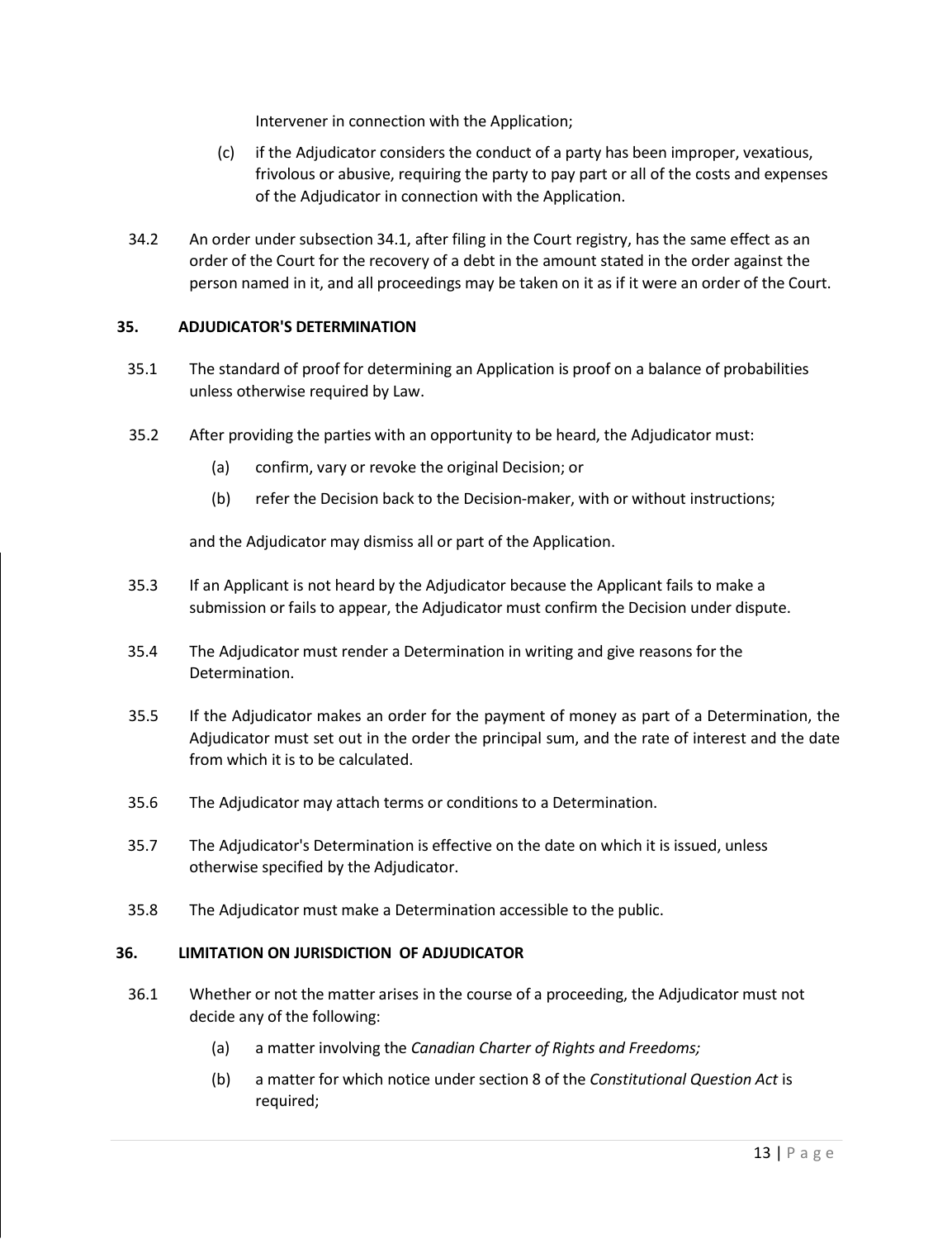- (c) a matter involving the *Criminal Code;*
- (d) a matter involving the *Canadian Human Rights Act;*
- (e) a matter involving a Determination of aboriginal title and rights; and
- (f) a challenge to the validity of the law that is alleged to have been contravened.
- 36.2 If, in the opinion of the Adjudicator, a matter described in subsection 36.1 is raised in the course of a proceeding, the Adjudicator must:
	- (a) complete the proceeding and make a Determination as if the matter under subsection 36.1 had been determined against the Applicant by a court of competent jurisdiction;
	- (b) in the Determination of the Adjudicator, identify the matter raised and specify the assumption made under paragraph 36.2 (a) for the purposes of determining the dispute; and
	- (c) advise the parties to the dispute of:
		- (i) the procedures the Adjudicator is required to follow under subsection 36.2 (a); and
		- (ii) what will be recorded in the Adjudicator's Decision because of subsection 36.2.

### **37. TIME FOR DELIVERING ADJUDICATOR DETERMINATION**

- 37.1 The Adjudicator must provide a written Determination to SIB:
	- (a) for an oral hearing or a hearing by telephone, within ten business day after the hearing; and
	- (b) for a hearing in writing, within ten business days after the date the Adjudicator receives the written materials for the Application.
- 37.2 Subject to subsection 37.3, upon receipt of the Determination from the Adjudicator the Administrator must send to each party and any lnterveners in an Application a copy of the Adjudicator's Determination.
- 37.3 If the Administrator is of the opinion that because there are so many parties to an Application or for any other reason that it is impracticable to send a Determination to each party as provided in subsection 37.2, the Administrator may give reasonable notice of the Determination by public advertisement or otherwise as the Adjudicator directs.
- 37.4 A notice of a Determination given by the Administrator under subsection 37.3 must inform the parties of the place where copies of that Determination may be obtained.

# **38. AMENDMENT TO DETERMINATION**

38.1 If a party applies, or on the Adjudicator's own initiative, the Adjudicator may amend a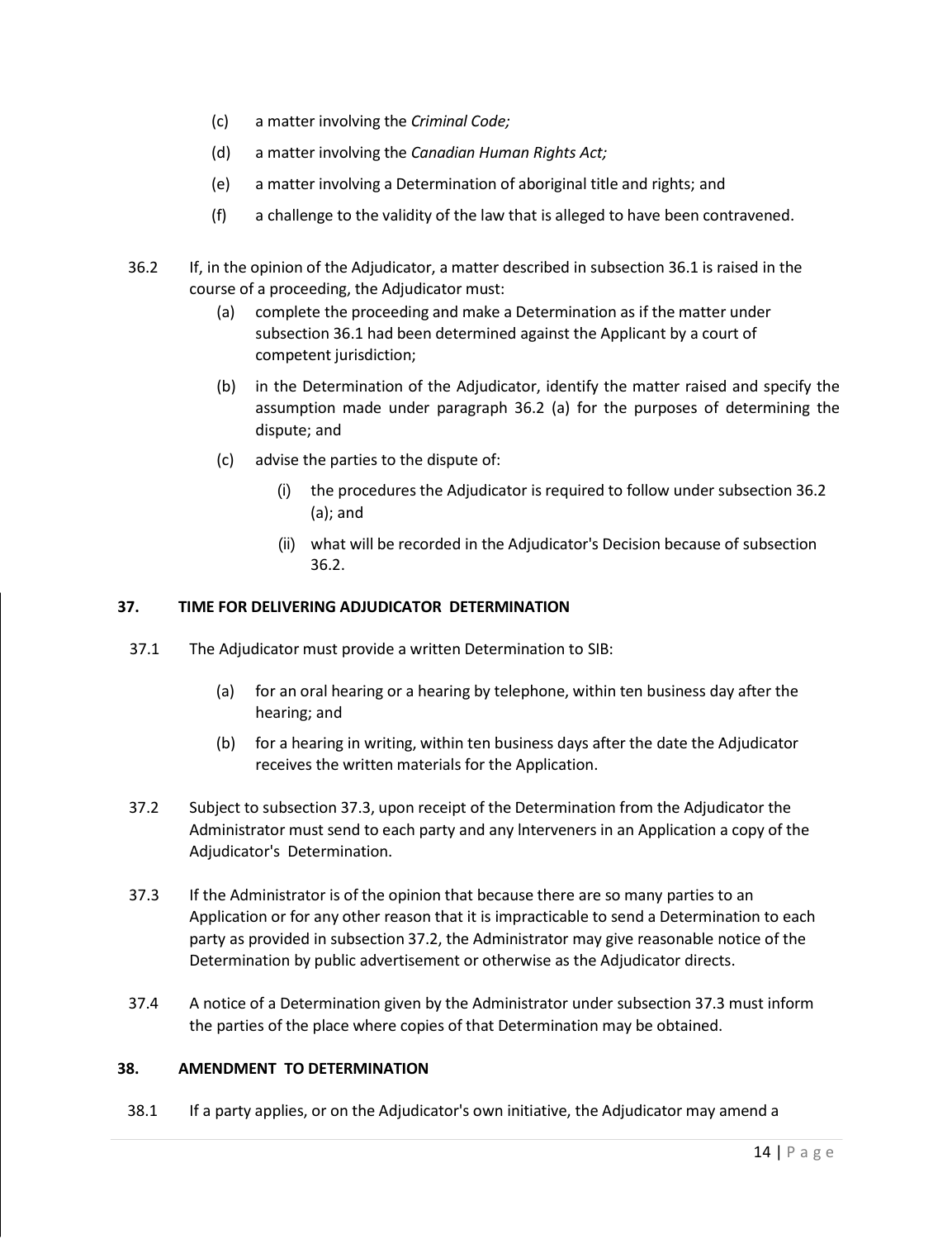Determination to correct any of the following:

- (a) a clerical or typographical error;
- (b) an accidental or inadvertent error, omission or other similar mistake;
- (c) an arithmetical error made in a computation.
- 38.2 Unless the Adjudicator determines otherwise, an amendment under subsection 38.1 must not be made more than 30 days after all parties have been served with the Determination.
- 38.3 Within 30 days of being served with the Determination, a party may apply to the Adjudicator for clarification of the Determination and the Adjudicator may amend the Determination only if the Adjudicator considers that the amendment will clarify the Determination.
- 38.4 The Adjudicator may not amend a Determination other than in those circumstances described in subsections 38.1, 38.2 and 38.3.
- 38.5 This section must not be construed as limiting the Adjudicator's ability, on request of a party, to reopen an Application in order to cure a jurisdictional defect.

### **39. ENFORCEMENT OF DETERMINATION**

- 39.1 A party in whose favour the Adjudicator makes a Determination, or a person designated in the Determination, may file a certified copy of the Determination with the Court.
- 39.2 A Determination filed under subsection 39.1 has the same force and effect, and all proceedings may be taken on it, as if it were a judgment of the Court.

### **40. DETERMINATION BY ADJUDICATOR FINAL**

40.1 The Determination of an Adjudicator is final and binding, and is not open to review.

### **41. COMPULSION PROTECTION**

41.1 An Adjudicator, a person acting on behalf of or under the direction of a Adjudicator, the Administrator or other officer who makes a Decision in an Application or an interim or preliminary matter must not be required to testify or produce evidence in any proceeding, other than a criminal proceeding, about records or information obtained in the discharge of their duties.

### **42. IMMUNITY PROTECTION FOR ADJUDICATOR AND OTHERS**

- 42.1 Subject to subsection 42.2, no legal proceeding for damages lies or may be commenced or maintained against:
	- (a) an Adjudicator or a person acting on behalf of or under the direction of a Adjudicator;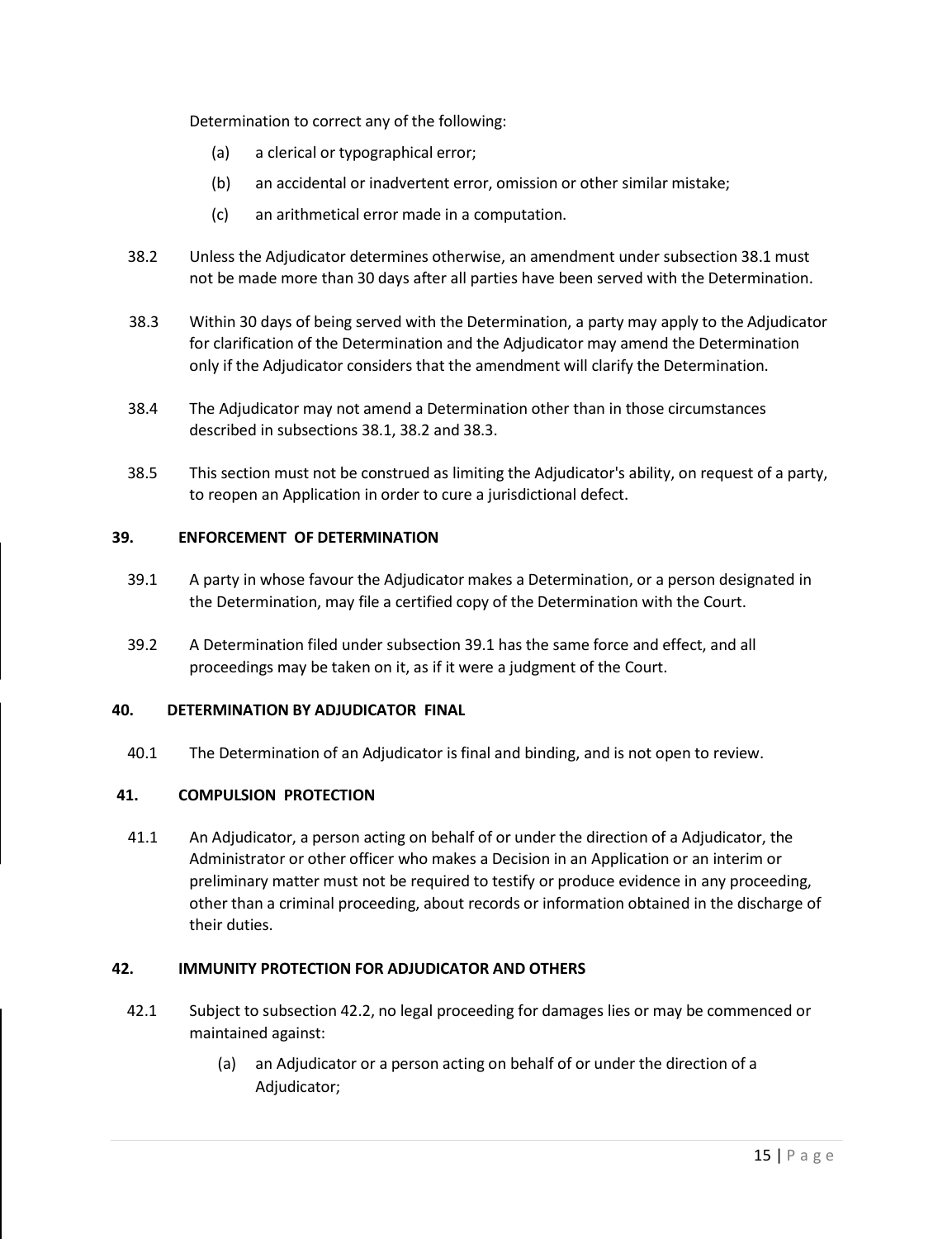- (b) the Administrator or other officer who makes a Decision in an Application or an interim or preliminary matter; or
- (c) Council or employee of SIB;

because of anything done or omitted to be done:

- (d) in the performance or intended performance of any duty under this Law or any other SIB Law; or
- (e) in the exercise or intended exercise of any power under this Law or any other SIB Law.
- 42.2 Subsection 42.1 does not apply to a person referred to in that subsection in relation to anything done or omitted by that person in bad faith.

### **43. FEES AND FORMS**

43.1 Council may, by Resolution, establish, correct, revise or update the terms of any applicable fine or fee schedules, forms, protocols or other related documentation which complement and support this Law, and will post notice of same in a public area of the SIB administration building and make a copy of same available for viewing free of charge at the administrative offices of SIB and available for distribution at a nominal charge.

### **44. APPLICATION OF LAW**

- 44.1 Where any federal Act or regulation or provincial Act or regulation or any other Shuswap Law may apply to any matter covered by this Law, compliance with this Law will not relieve the person from also complying with the provisions of the other applicable Act, regulation or law.
- 44.2 If any section of this Law is for any reason held invalid by a decision of a court of competent jurisdiction, the invalid section or subsection will be severed from and not affect the remaining provisions of this Law.
- 44.3 The headings given to the sections and paragraphs in this Law are for convenience of reference only, and do not form part of this Law and will not be used in the interpretation of this Law.
- 44.4 Unless otherwise noted, any Law referred to herein is a reference to a law of SIB, as amended, revised, consolidated or replaced from time to time.

### **45. IMMUNITY**

- 45.1 No action for damages lies or may be instituted against present or past Council, SIB Law Enforcement Officers, or employees, servants or agents of either SIB or Council:
	- (a) for anything said or done or omitted to be said or done by that person in the performance or intended performance of the person's duty or the exercise of the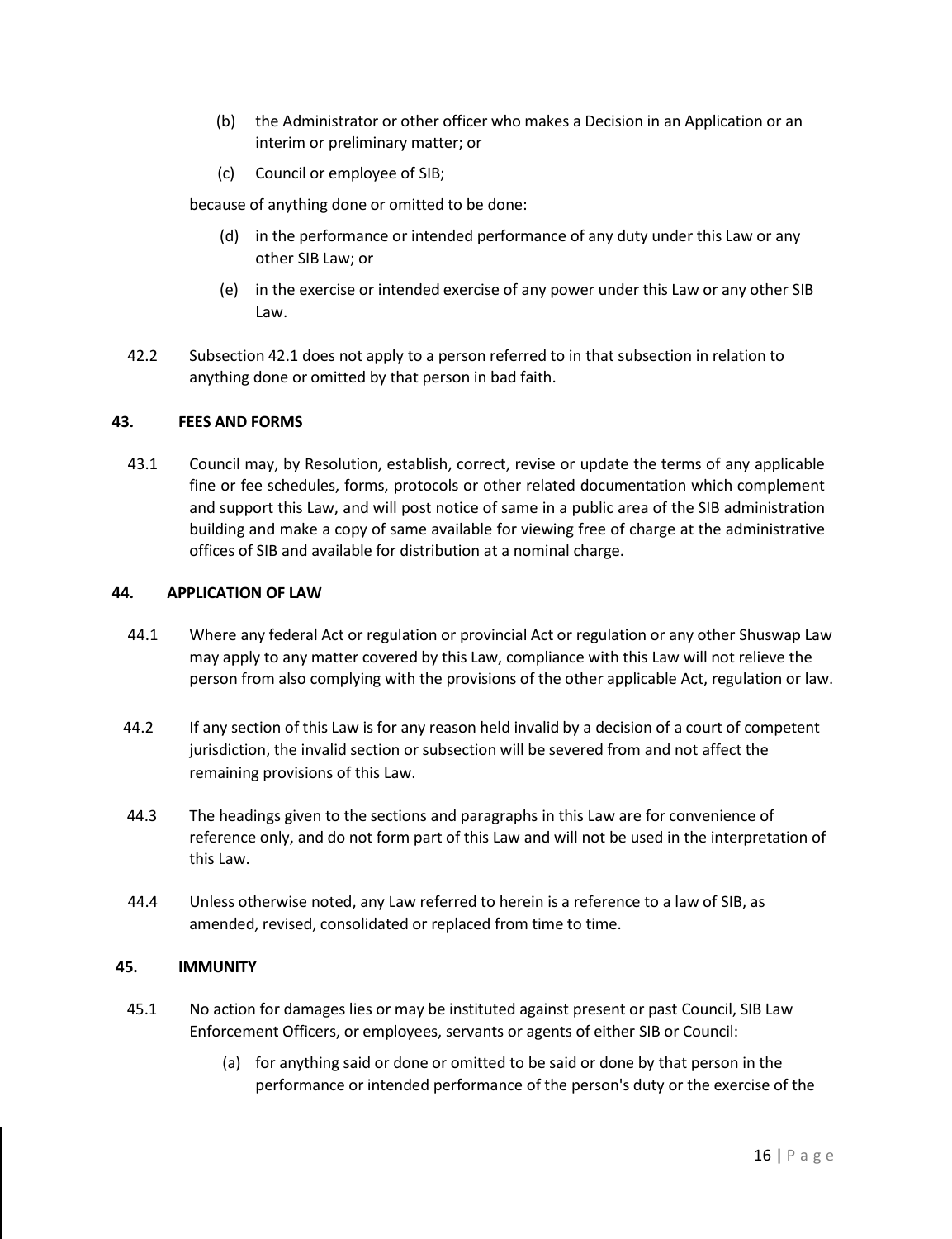person's authority; or

- (b) for any alleged neglect or default in the performance or intended performance of the person's duty or the exercise of the person's authority.
- 45.2 Subsection 45.1 does not provide a defense if:
	- (a) Council, SIB Law Enforcement Officers, employees, servants or agents of either SIB or Council have, in relation to the conduct that is the subject matter of the action, been guilty of dishonesty, malicious or willful misconduct; or
	- (b) the cause of action is libel or slander.
- 45.3 SIB, present or past Council, SIB Law Enforcement Officers, or employees, servants or agents of SIB or Council are not liable for any damages or other loss, including economic loss, sustained by any person, or to the property of any person, as a result of neglect or failure, for any reason, to discover or detect any contravention of this Law or any other SIB Law, or from the neglect or failure, for any reason or in any manner, to enforce this Law or any other SIB Law.
- 45.4 All actions against SIB for the unlawful doing of anything that:
	- (a) is purported to have been done by SIB under the powers conferred by this Law or any SIB Law; and
	- (b) might have been lawfully done by SIB if acting in the manner established by law,

must be commenced within thirty days after the cause of action first arose, or within a further period designated by Council in a particular case, but not afterwards.

SIB is in no case liable for damages unless notice in writing, setting out the time, place and manner in which the damage has been sustained, is delivered to SIB, within ten days from the date on which the damage was sustained.